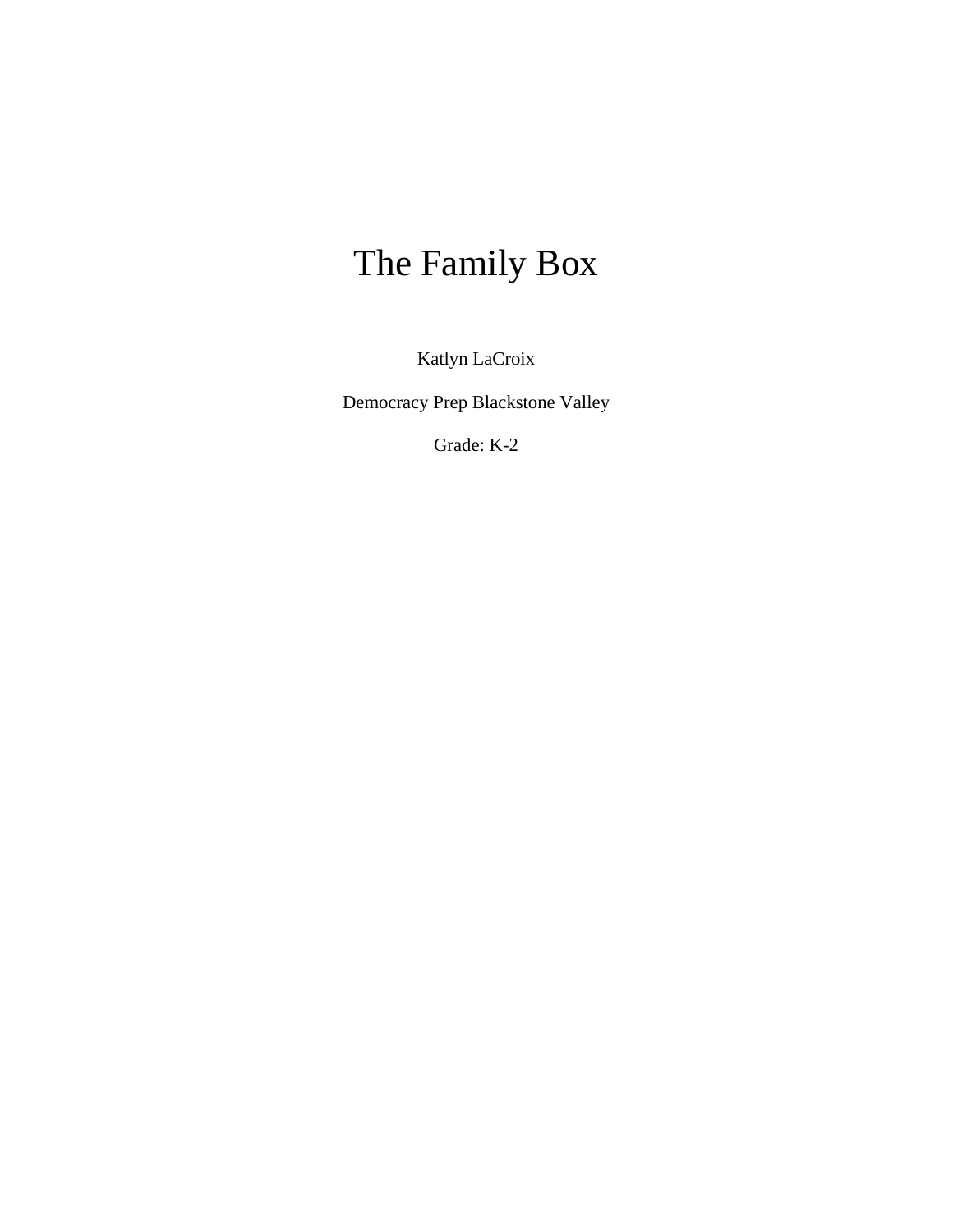#### **Unit Overview:**

In this unit the students will be creating a family box. Each side of the box will focus on a different element of that student's family background. The purpose of this unit is to enable students to understand, research, and draw a greater connection to their family, both in the past and in the present. This includes looking into the many facets of their family life, such as where they are from, what they are doing now (employment), the size and members of the family, and cultural information about the family. It connects to the "Going to Work" exhibit through focusing on the diverse student population in the Blackstone Valley and analyzing their family life and family members' current employment. Modifications that make activities accessible for students with special needs and modifications that make activities more challenging for advanced students are listed throughout the lesson plans.

The family box will include the following components:

**Side 1- Family picture:** Students will draw and label a picture of their families (can include extended families and pets).They can include a photo on this side as well.

**Side 2- Flag:** Students will draw a picture of the flag(s) of their country(s) and write the name of the country (s) that their family is from.

**Side 3-Work:** Students will pick a member of their family (includes extended family) and learn about their work. They will then write 1-2 sentences about what they have learned and draw a picture of their family member at work.

**Side 4-Culture/Tradition:** Students will be given a choice for this side. They will be told to focus on something that tells about their family's culture and/or traditions. For example, they can put a family recipe, the lyrics to a favorite song of the family, or a picture of what their family does for recreation.

**Inside the box:** Students will pick an object that is important to their family. For example, something that has been passed down through generations, a music tape or CD of a favorite song of the family, a piece of a favorite family game, or a picture of a family vacation. The object must be able to fit in a small tissue box as it will be place into the family box. On the bottom side of the box the student will write a sentence telling what their object is and why it is special.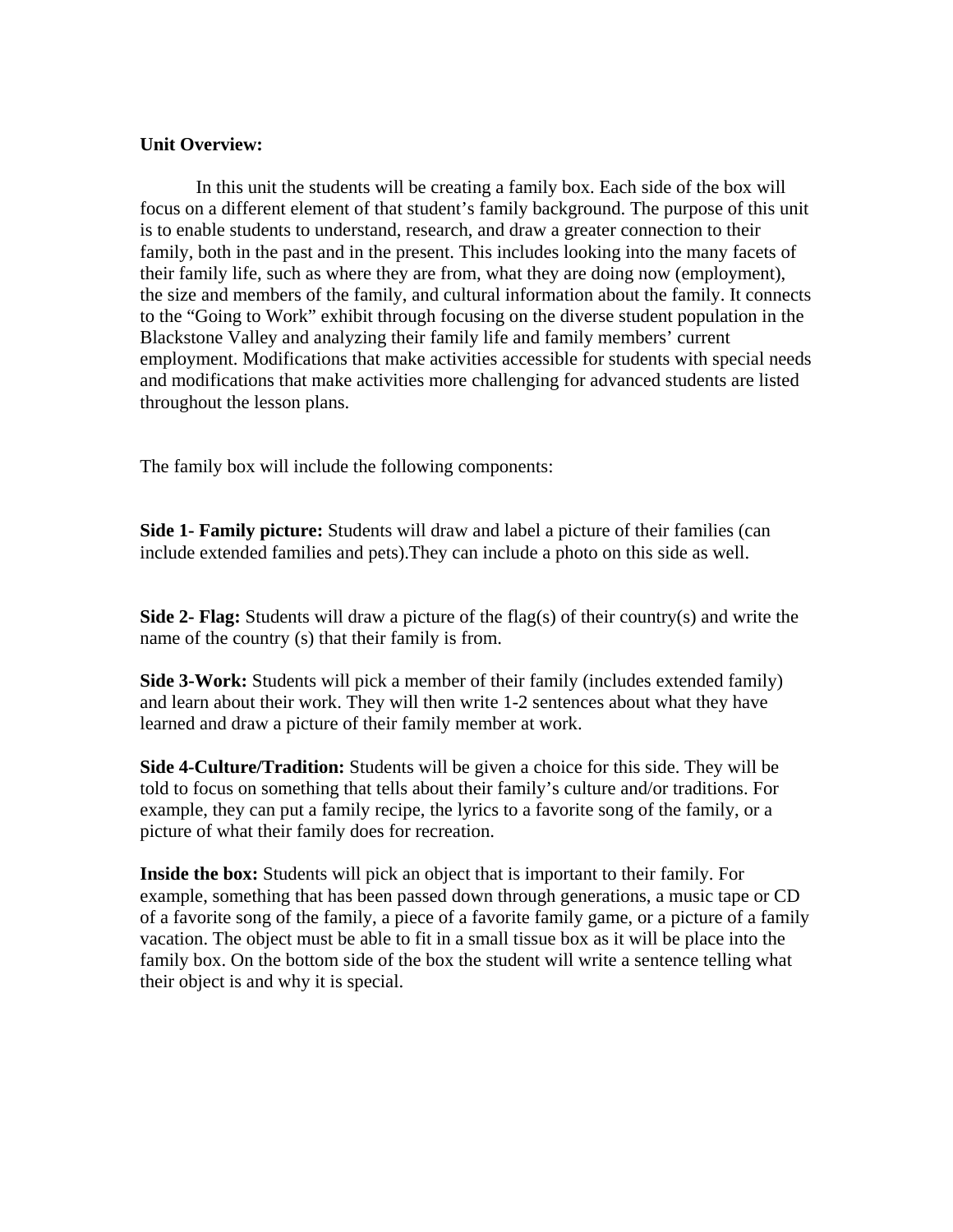**Standard to be addressed in this unit:**

# **Rhode Island Grade Span Expectations for Civics & Government and Historical Perspectives**

HP 3: The study of history helps us understand the present and shape the future.

HP  $3(K-2) - 2$ Students make personal connections in an historical context (e.g., source-to-source, source-to-self, source-to-world) by…

a. using a variety of sources (e.g., photographs, written text, clothing, oral history) to reconstruct their past and understand the present.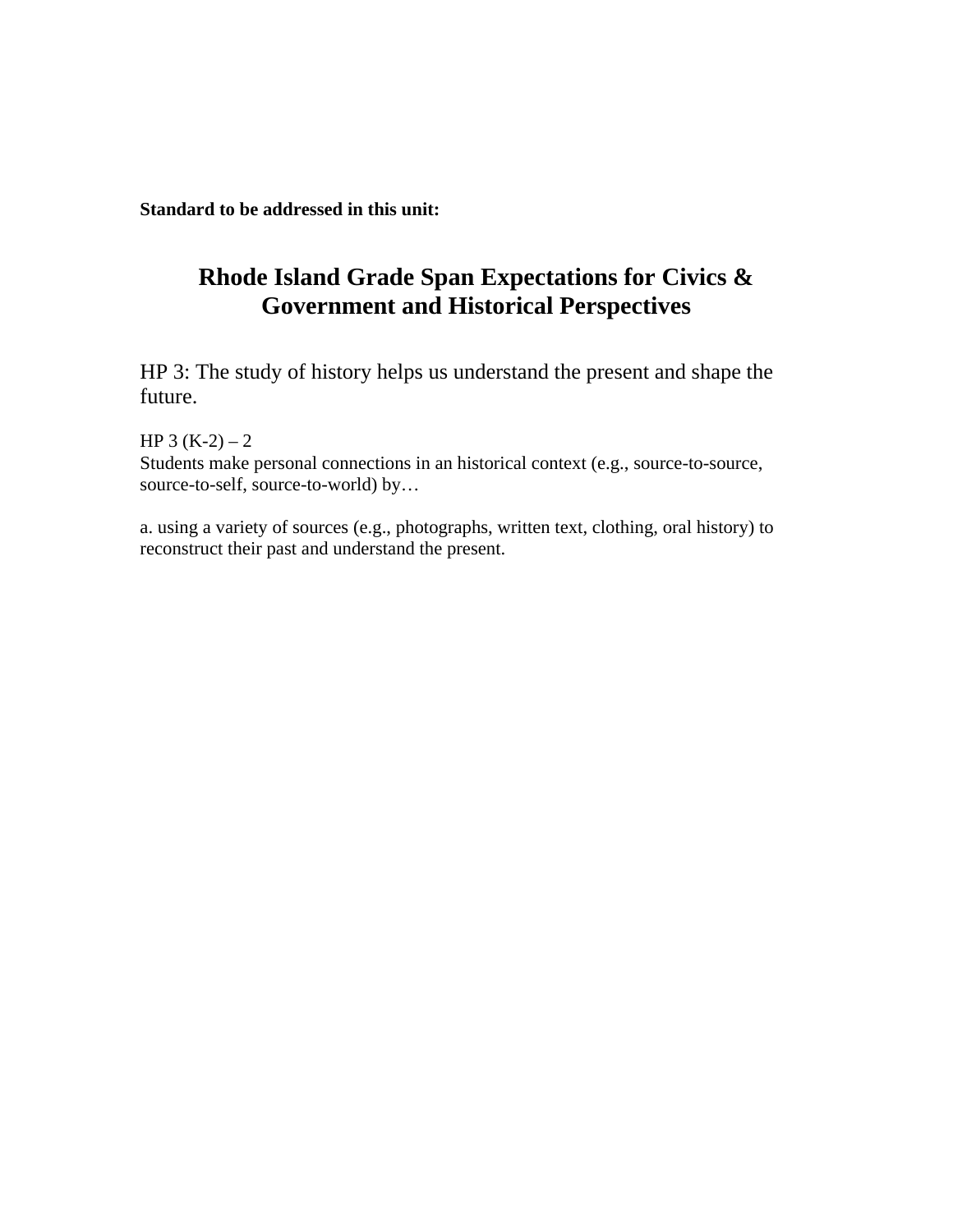# **Objectives:**

Upon the completion of this unit students will be able to:

- 1. Understand the connection between themselves and their family, both in the present and in the past (family history/background). Specifically by developing their understanding of their native country, culture, family members and family member's employment.
- 2. Participate in basic forms of research and the utilization of sources (ex. interviewing)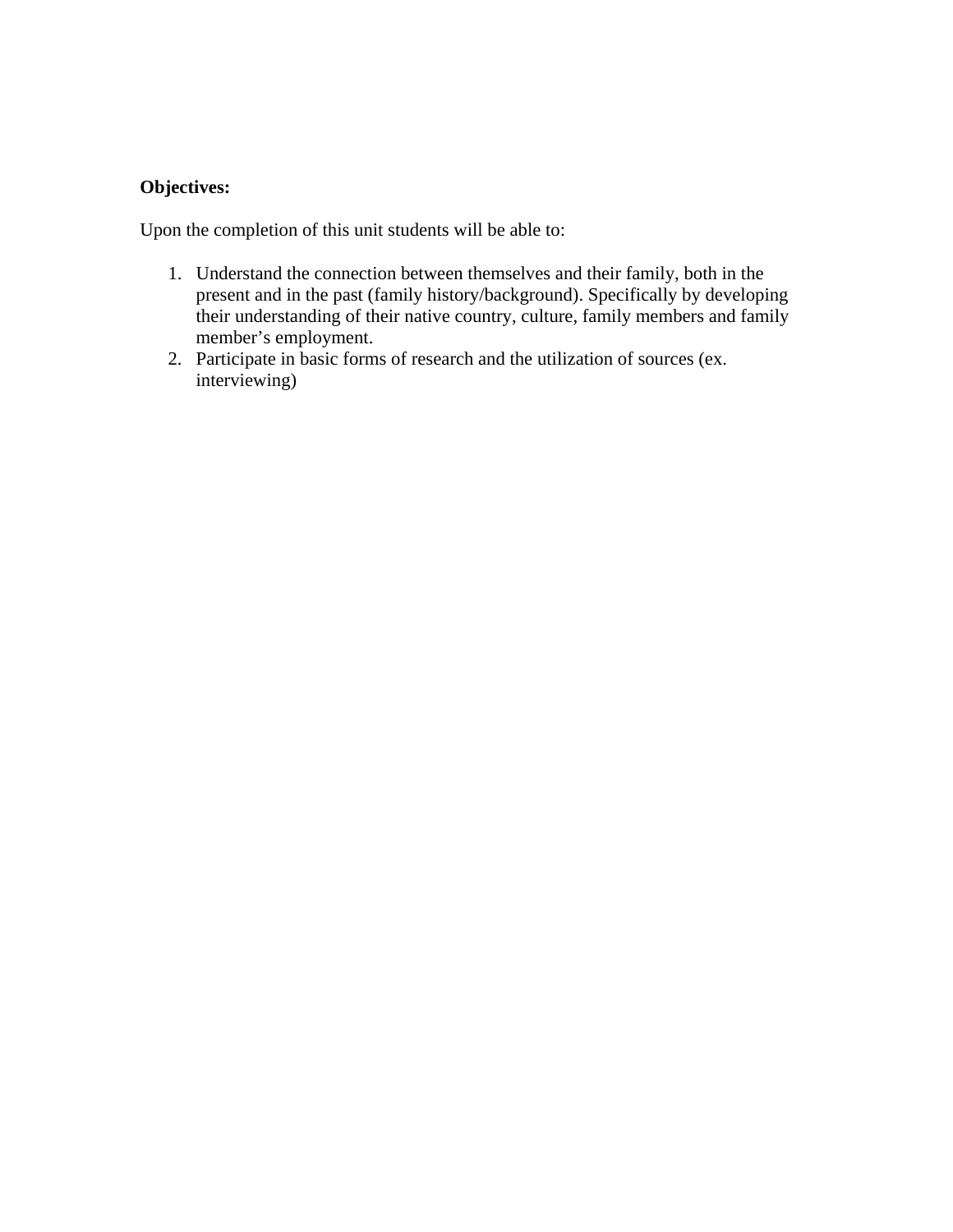#### **Index of lessons:**

- Lesson 1: Introduction to Unit – 45 minutes (can broken into two class periods)
- Lesson 2: Family and Country's Flag – 45 minutes (can broken into two class periods)
- Lesson 3: Work, Culture, and Family Object – 45 minutes- (can broken into two class periods)

Conclusion to the Unit: Student Sharing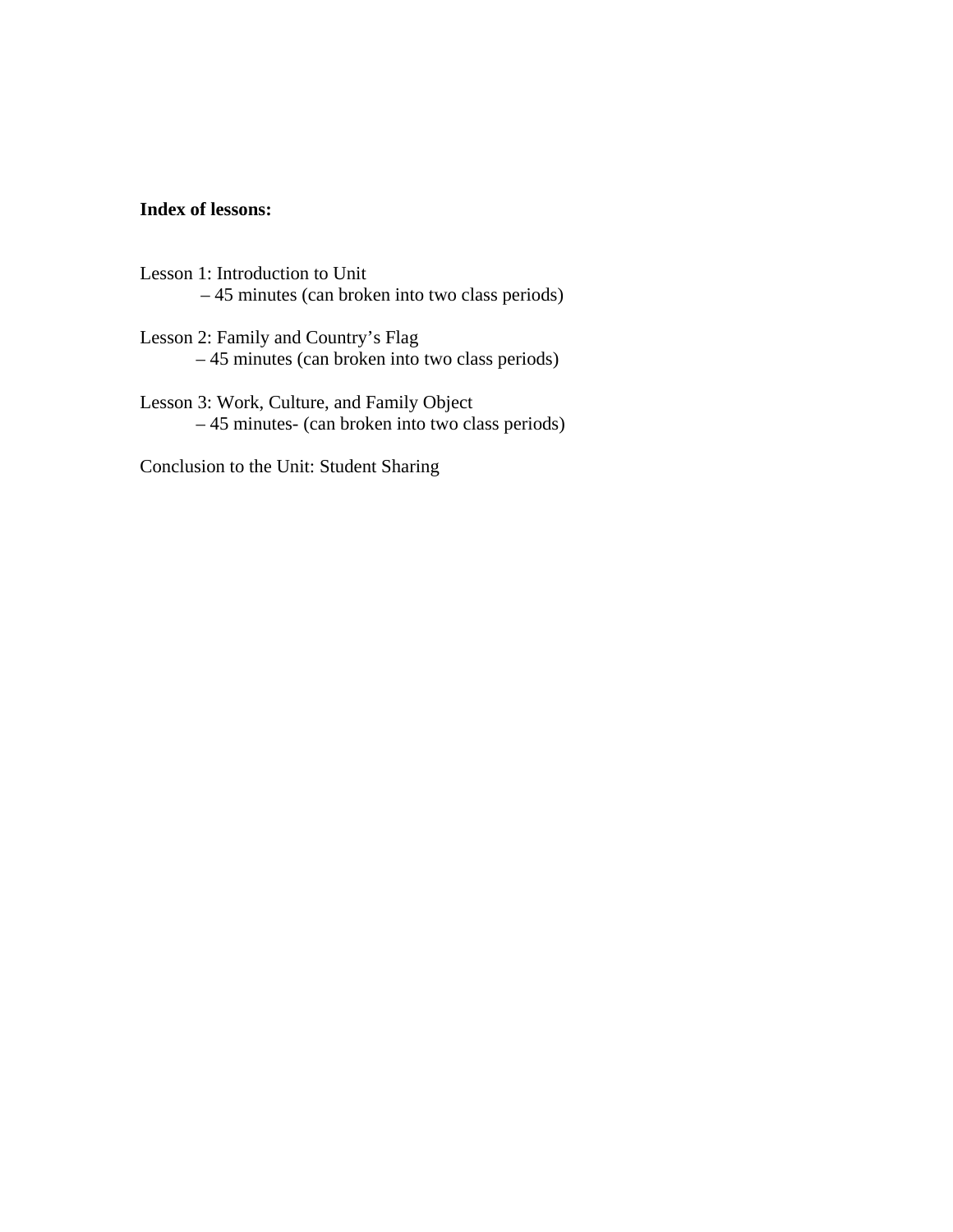\* See Parent Letter (to be sent home prior to beginning unit) - in "Unit Handout" section

# **Lesson 1: Introduction to Unit**

Standard:

Rhode Island Grade Span Expectations for Civics & Government and Historical **Perspectives** 

# HP 3  $(K-2) - 2$

Students make personal connections in an historical context (e.g., source-to-source, source-to-self, source-to-world) by…

a. using a variety of sources (e.g., photographs, written text, clothing, oral history) to reconstruct their past and understand the present.

Objectives:

Students will:

- 1. Learn about diversity in their classroom
- 2. Construct their family box
- 3. Learn about basic forms of research

#### Materials:

- 1. Globe
- 2. "Family Box" model
- 3. Small tissue boxes for each student
- 4. Strips of 12inch x 5inch construction paper (two strips per student)
- 5. 4.5 inch x 4.5 inch squares of construction paper (two squares per student)
- 6. Glue
- 7. Crayons
- 8. Tape
- 9. Take home packet for each student

Time Required: 45 minutes (can broken into two class periods)

#### Procedure:

1. The teacher will call the class to the meeting area (group rug) where she will introduce the unit they will be starting. The teacher will use a globe to show them the Earth and explain that there are many countries on the Earth. She will continue on into a discussion of how their family members were all born in these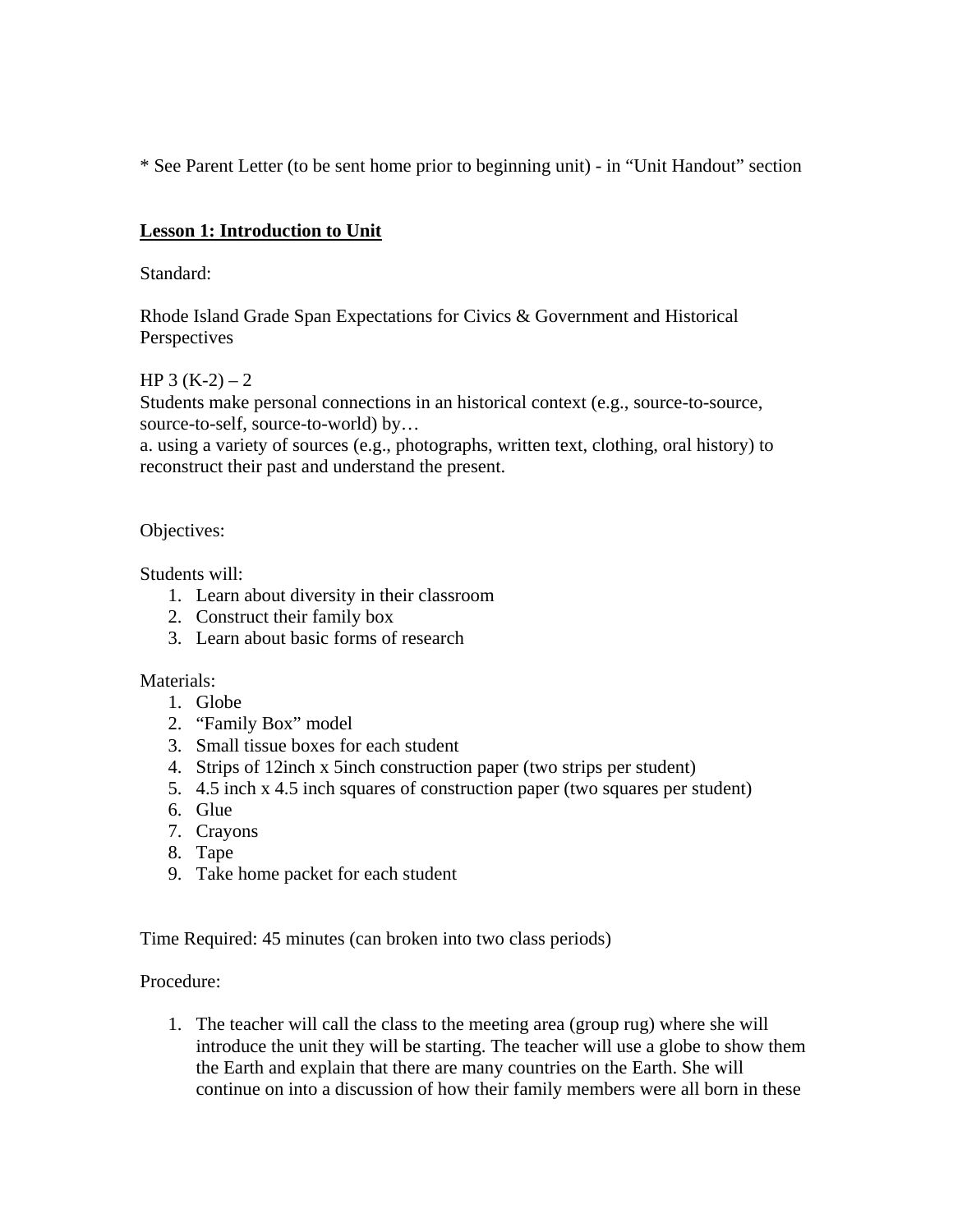different countries and came to the United States. They will discuss how coming from different places around the world is one of the things that makes everyone different and special. (This discussion with the students will vary based on the students' grade and prior/background knowledge on this topic.) The students will then be given the opportunity to share with the class the country(s) they are from. The teacher or the student (if he/she is able) can point to their country on the globe. The teacher will use this discussion time to establish and discuss the diversity in the classroom and the different family backgrounds. They will discuss the importance of learning about one's family and the importance of sharing that knowledge with others. She will explain that they will be beginning a project that will allow them to do that.

- 2. The teacher will then present the students with a model of the completed "Family Box" project. She will discuss and explain the importance of each side of the box. As they discuss the box the teacher will target and explain more difficult concepts such as "culture" and "tradition" when discussing side 4 and the object to be placed inside. Each of the sides will be further discussed when it is time to complete that part of the unit.
- 3. The teacher will then provide each student with a small tissue box, two 12inch x 5inch strips of construction paper, two 4.5 inch x 4.5 inch squares of construction paper, and glue. She will walk the students through the procedure of covering the tissue box with the paper. The longer strips will be glued around the sides of the box while the two square pieces will go on the top and bottom. The square for the top will only be taped down along one side so the paper can be lifted like a flap to allow the student to reach in and out of their box through the tissue opening. (The tissue opening may have to be cut larger in order to allow for the student's hand to fit in and out and for the cultural object to fit in and out.) Before taping the square piece down have the students write the name of the project, "The Family Box," and their names on it. Each of the sides of the box can either be written on directly or the students can write on separate  $4\frac{1}{2}$  inch by  $5\frac{1}{2}$  inch construction paper rectangles that can then be glued on. Writing on the rectangles may be easier than writing directly on the box.
- 4. The teacher will then provide each student with a take home packet to be completed throughout the timeframe of the unit. She will review the packet with the students, explaining each question and the due dates.
- 5. While discussing the requirements for the packet the teacher will give a minilesson on research and sources. She will explain that the students will need to work with and ask questions to their parents and/or other family members in order to complete their work. For example, they will need to find a picture of a flag which they could find on the computer or in a book with the help of an adult. They will have a discussion about how people (parents, aunts, uncles, etc.) are sources of information and how you can learn new things from them, just like you would from a book. They will discuss in simple terms the process of interviewing. (This discussion will vary depending on students, grade level, and background knowledge.)

Homework: Complete questions 1-3 from take home packet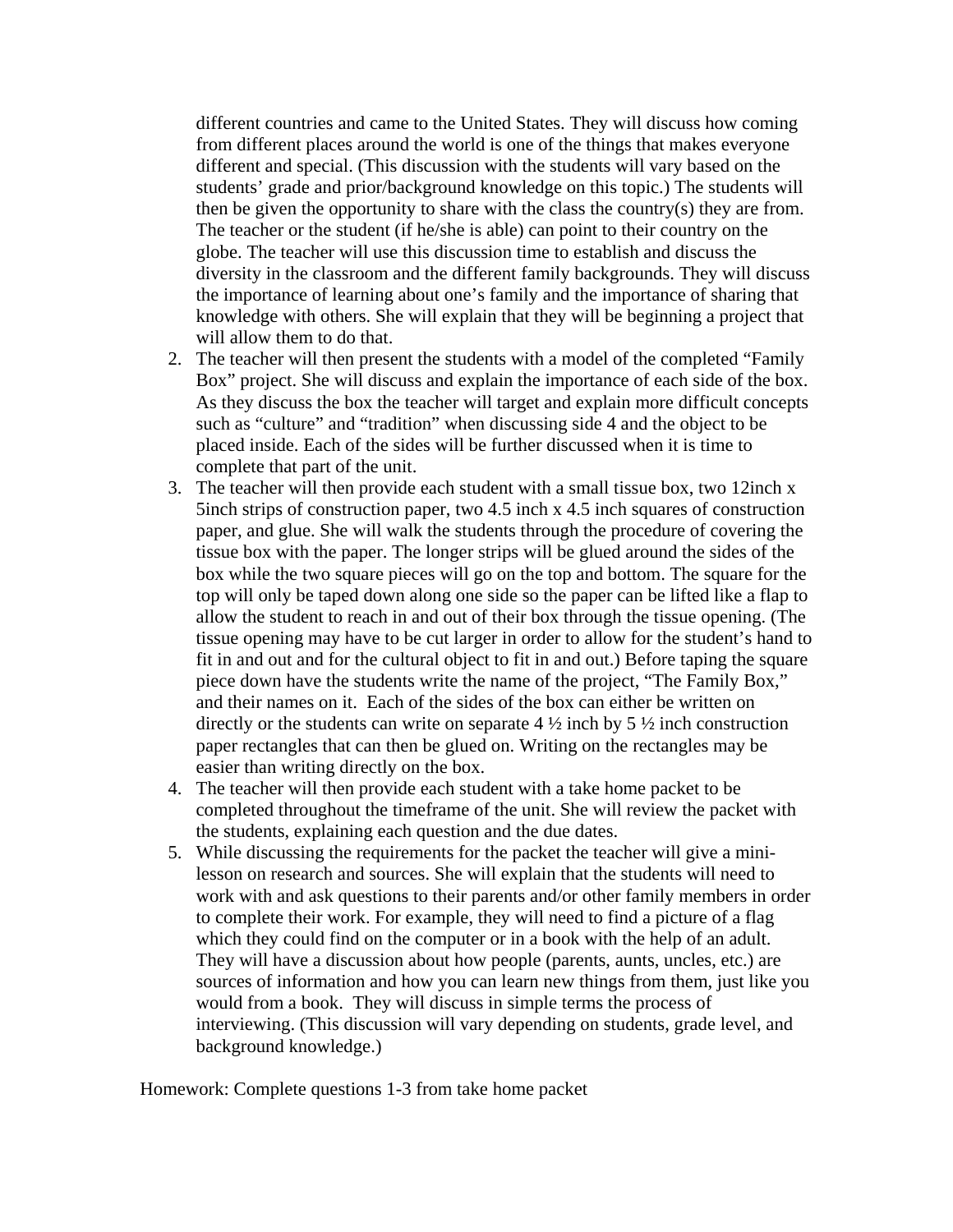# **Lesson 2: Family and Country's Flag**

Standard:

Rhode Island Grade Span Expectations for Civics & Government and Historical **Perspectives** 

#### HP 3  $(K-2) - 2$

Students make personal connections in an historical context (e.g., source-to-source, source-to-self, source-to-world) by…

a. using a variety of sources (e.g., photographs, written text, clothing, oral history) to reconstruct their past and understand the present.

#### Objectives:

Students will:

- 1. Demonstrate their knowledge of their family through a drawing that accurately reflects each family member (may include immediate family, extended family, those who live with them, pets include)
- 2. Develop their understanding of flags, what they are, and why they are important
- 3. Develop a deeper connection to their family's native country(s) through researching, learning about, and accurately drawing and labeling their country(s)  $flag(s)$

#### Materials:

- 1. Each student's "Family Box"
- 2. Each student's response to questions 1-3 in the take home packet
- 3. Glue
- 4. Crayons
- 5. Pencils
- 6. Family photos (if available)
- 7. Flags of each student's country(s) (brought from home)
- 8. 4.5 x 5.5 inch rectangle white construction paper pieces (2 per student)- *if teacher decides to have students not do work directly on box*
- 9. Resource books, ex. Flags of the World by Alfred Znamierowski, Flags of the World by Sylvie Bednar (optional)

: Time required: 45 minutes (can broken into two class periods)

#### Procedure:

\*Prior to beginning the lesson the teacher must make sure all students completed their homework (numbers 1-3 in packet).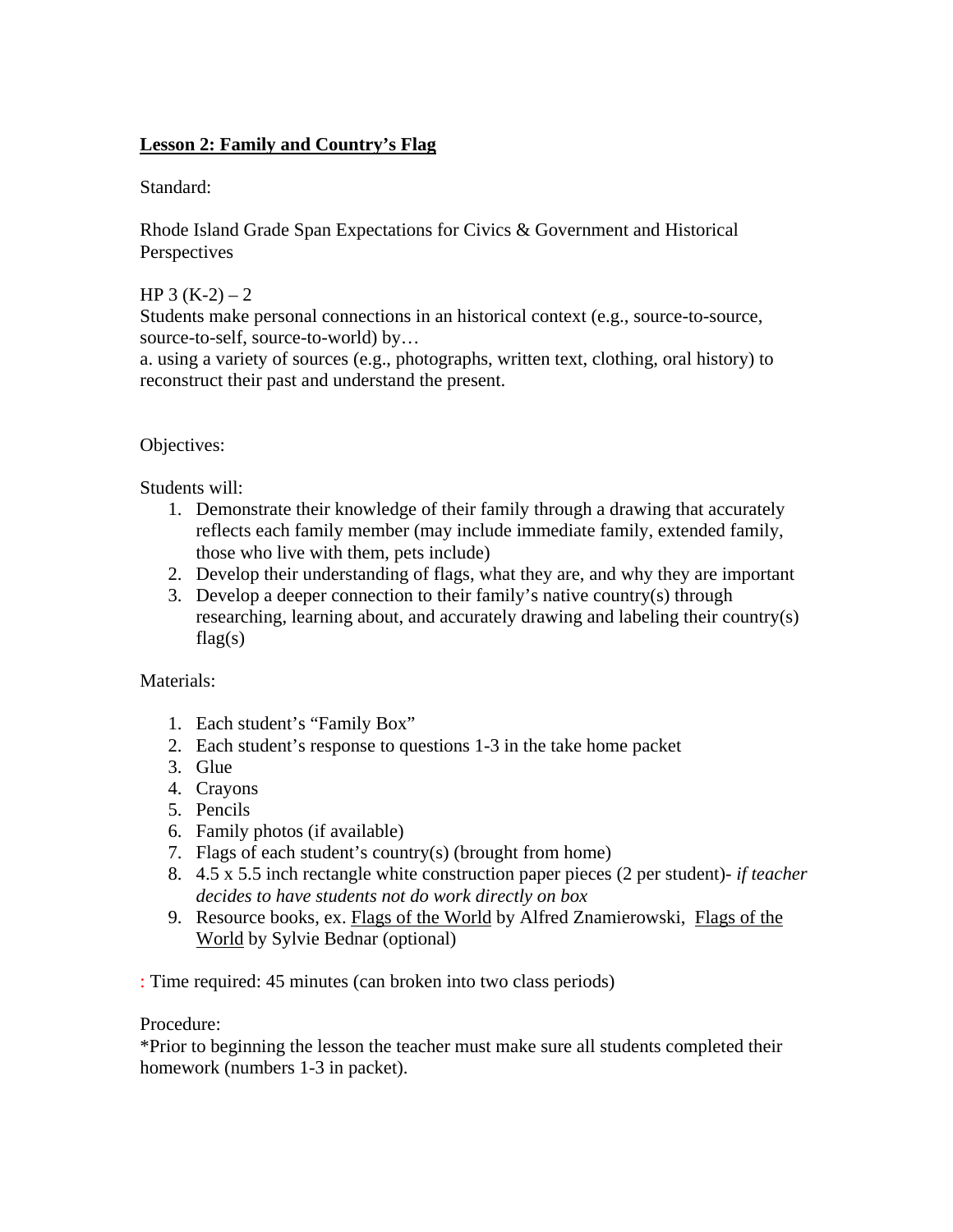- 1. The students will return to the meeting rug. They will review the previous lesson and how they learned about the unit they will be starting. The teacher will explain that today they will be creating pictures of their family and the flags that show where their family is from.
- 2. The students will be sent back to their seats to begin creating side 1 of the box. They will use their response to question 1 in the take home packet to help them with the family picture for side 1. The students will be instructed to draw and label a picture of their family (can include immediate family, extended family, those who live with them, pets). They will be provided with pencils and crayons. If a photo is available the students can include that on side 1 as well as their drawing.
- 3. They will then be brought back to the meeting rug to review what a flag is, where they have seen flags (countries, boats, states, etc.), and why they are important. The teacher can use a flag book (ex. Flags of the World by Alfred Znamierowski or Flags of the World by Sylvie Bednar) as a resource during this discussion.
- 4. The students will be sent back to their seats to begin side 2. They will be instructed to use the picture(s) of their flag(s) brought from home to draw the flag for side 2. (If a student had difficulty finding a picture of their flag at home the books referred to above can be used to assist them.) They will also be instructed to label the flag(s) with the name of the country (responses to question 2 in the packet can be used for support with spelling etc.).

*Modifications: The actual flag pictures brought in from home can be cut and glued onto the boxes rather than have the students draw them.* 

6. The students will clean up their materials.

Homework: Complete questions 4-6 from take home packet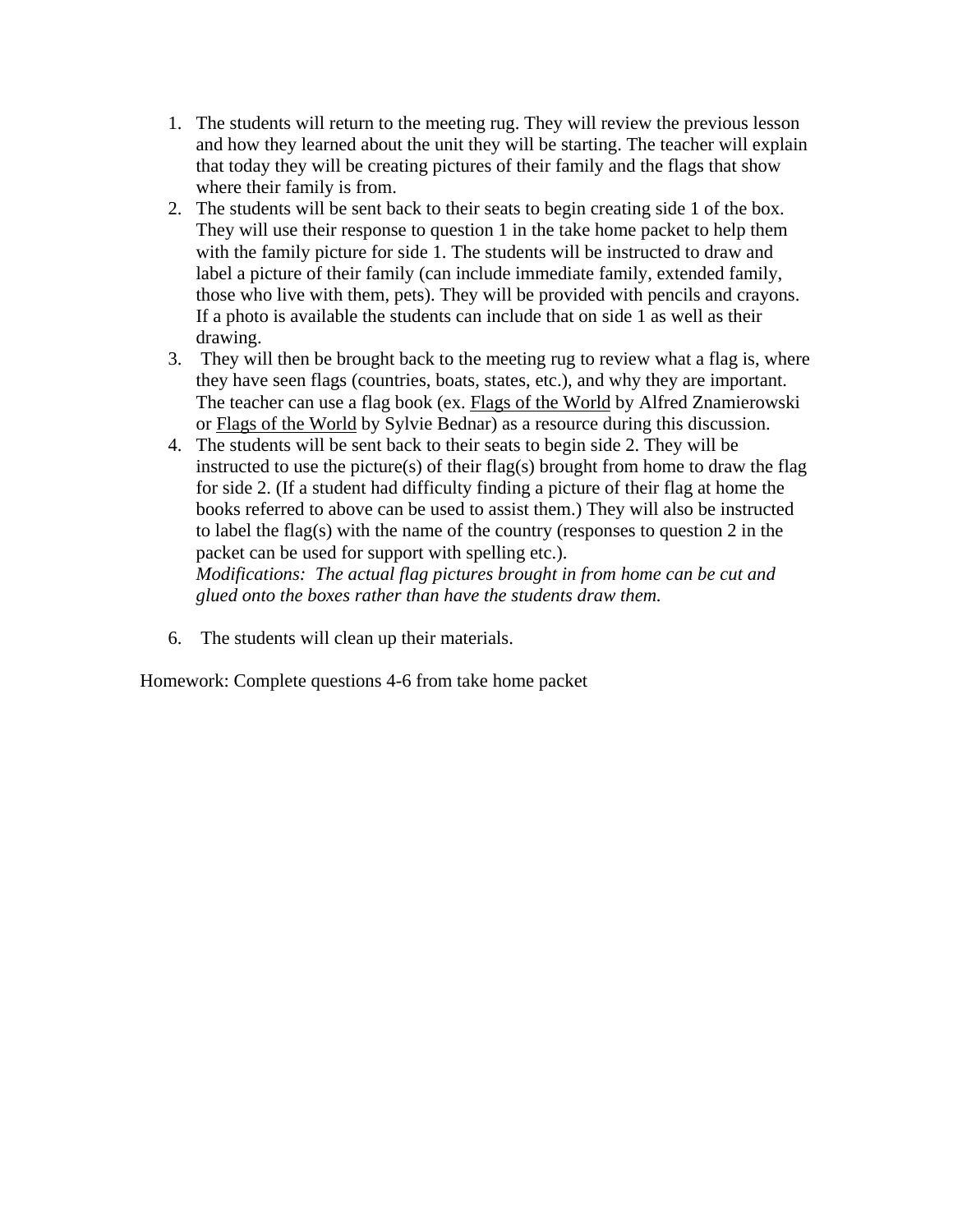# **Lesson 3: Work, Culture, and Family Object**

#### Standard:

Rhode Island Grade Span Expectations for Civics & Government and Historical **Perspectives** 

#### HP 3  $(K-2) - 2$

Students make personal connections in an historical context (e.g., source-to-source, source-to-self, source-to-world) by...

a. using a variety of sources (e.g., photographs, written text, clothing, oral history) to reconstruct their past and understand the present.

Objectives:

Students will:

1. Use simple forms of research (i.e. interviews) to learn about and describe a family member's form of employment.

2. Develop a stronger understanding of their cultural background and family traditions

Materials:

- 1. Each student's "Family Box"
- 2. Each student's response to questions 4-6 from the take home packet
- 3. Glue
- 4. Crayons
- 5. Pencils
- 6. Each students' family object (brought from home)
- 7. 4.5 x 5.5 inch rectangle white construction paper pieces (1 per student)- *if teacher decides to have students not do work directly on box*
- 8. 4.5 x 4.5 inch square white construction paper pieces for box bottom (1 per student)- *if teacher decides to have students not do work directly on box*

Time Required: 45 minutes (can broken into two class periods)

### Procedure:

\*Prior to beginning the lesson the teacher has collected the students' responses to questions 4 and 6 and has made corrections.

1. The students will return to the meeting rug. They will review the previous lessons. The teacher will explain that today they will be completing sides 3, 4, and the box bottom. They will discuss each of the sides. The teacher will explain that they will be writing about and drawing a picture of their family member's job, gluing on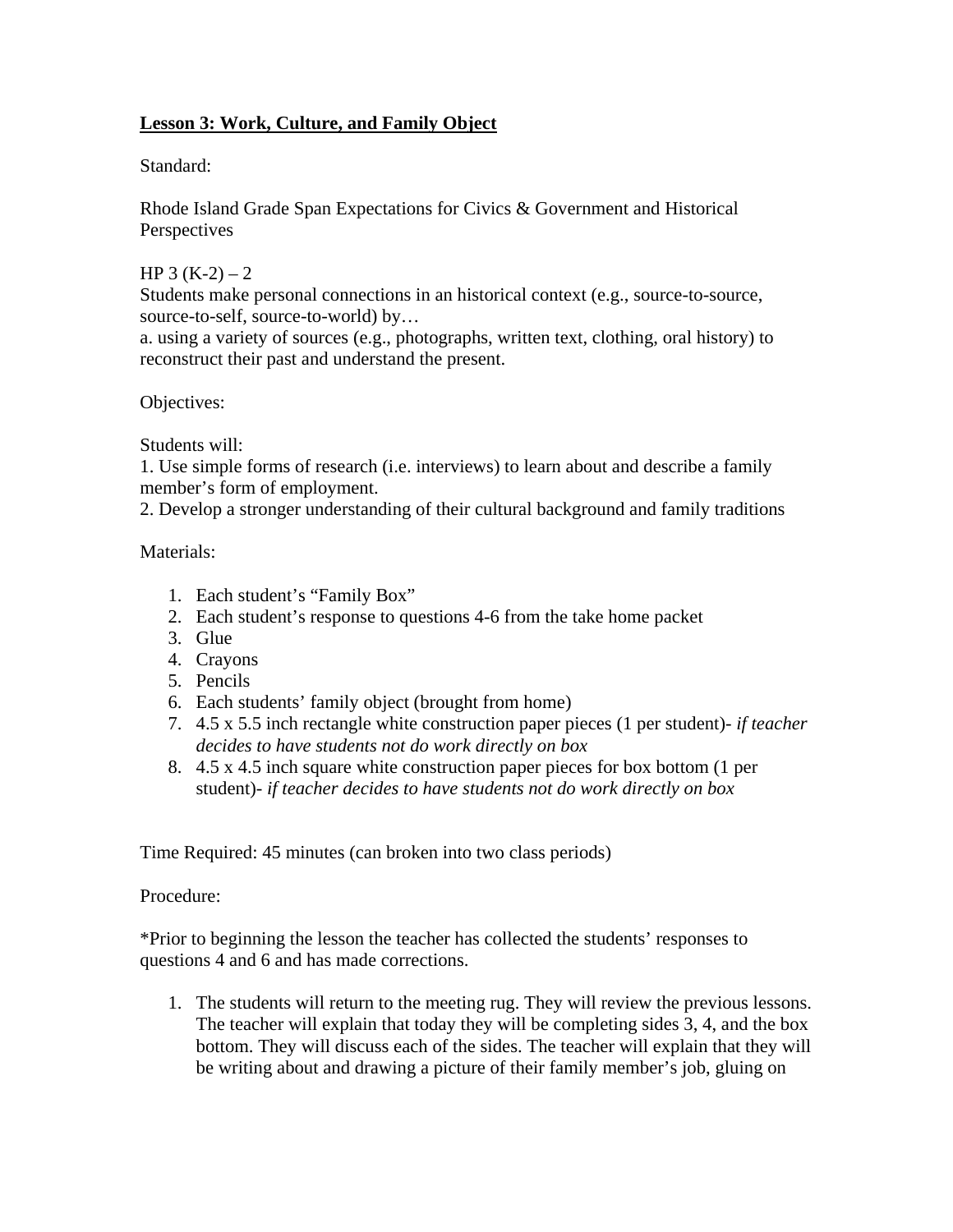the culture pieces they did at home, writing the sentence about their family object to the bottom side of the box and adding their objects into their box.

- 2. Before beginning side 3 of the family box the teacher will ask some students to share their responses to question 4, regarding a family member's employment. They will discuss the many different types of employment their family members have and why each type of employment is important.
- 3. They will then begin side 3. The teacher will return the students' corrected responses to question 4. The students will use the corrected responses to make side 3 of the box consisting of the picture of their family member at work and the sentence(s) describing it. They will be provided with the crayons and pencils. *Modifications: Depending on student grade level and ability the activity can be changed or adjusted. The student can be required to only draw a picture of their family member at work and label it, writing in the type of employment, the person's name, etc. It could also be made more challenging by requiring the student to write more than 1-2 sentences. Conferencing with students regarding their responses to question 4 could also take place at this step.*
- 4. The students will then glue on the culture/tradition pieces that were completed at home as part of the take home packet. *\*This side was left as a choice but teachers can add in specific expectations that fit the ability level of their students.*
- 5. The students will be given the corrected sentences from question 6. They will copy these sentences onto the bottom side of their family boxes. They will place their objects into their family boxes.

*Modifications: Again conferences can take place at this step regarding corrections to be made to responses to question 6. This step can also be changed to allow for it to be more or less challenging. For example, students can be required to write more than one sentence or they can be required to only write the name of the object. Teachers also always supply the students with a sentence starter such as "The object I chose is….because…." for more support.* 

6. Students will clean up the materials.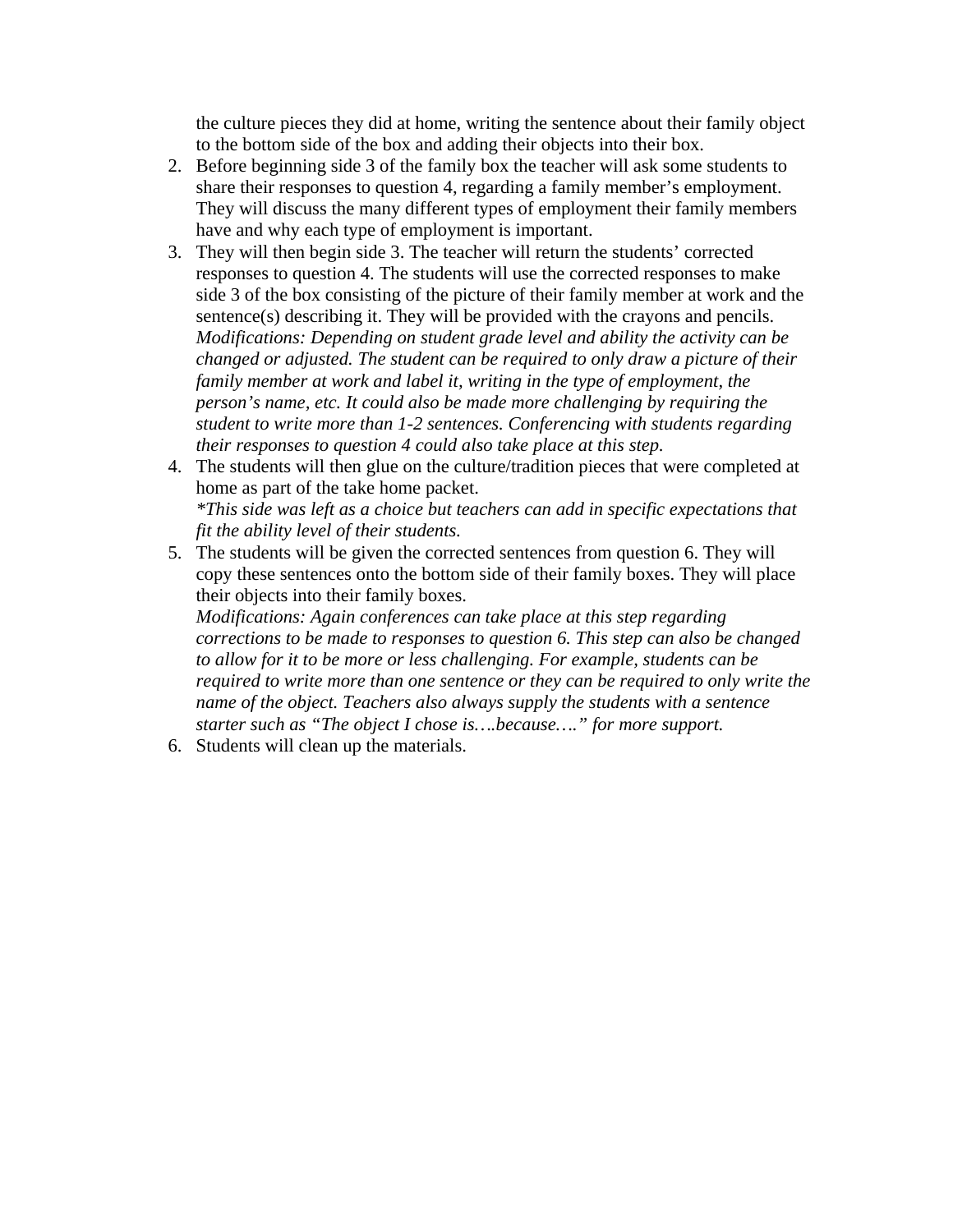#### Conclusion of the Unit:

Students will be given the opportunity to share their boxes with the class. Depending on the class' previous experience with sharing, a mini-lesson on sharing (how to present, be respectful listeners, ask post-presentation questions) may be useful. Classmates will be able to ask the presenter questions. Once the students have shared their family boxes the projects can be displayed in the classroom or at the "Going to Work" exhibit at the Museum of Work and Culture.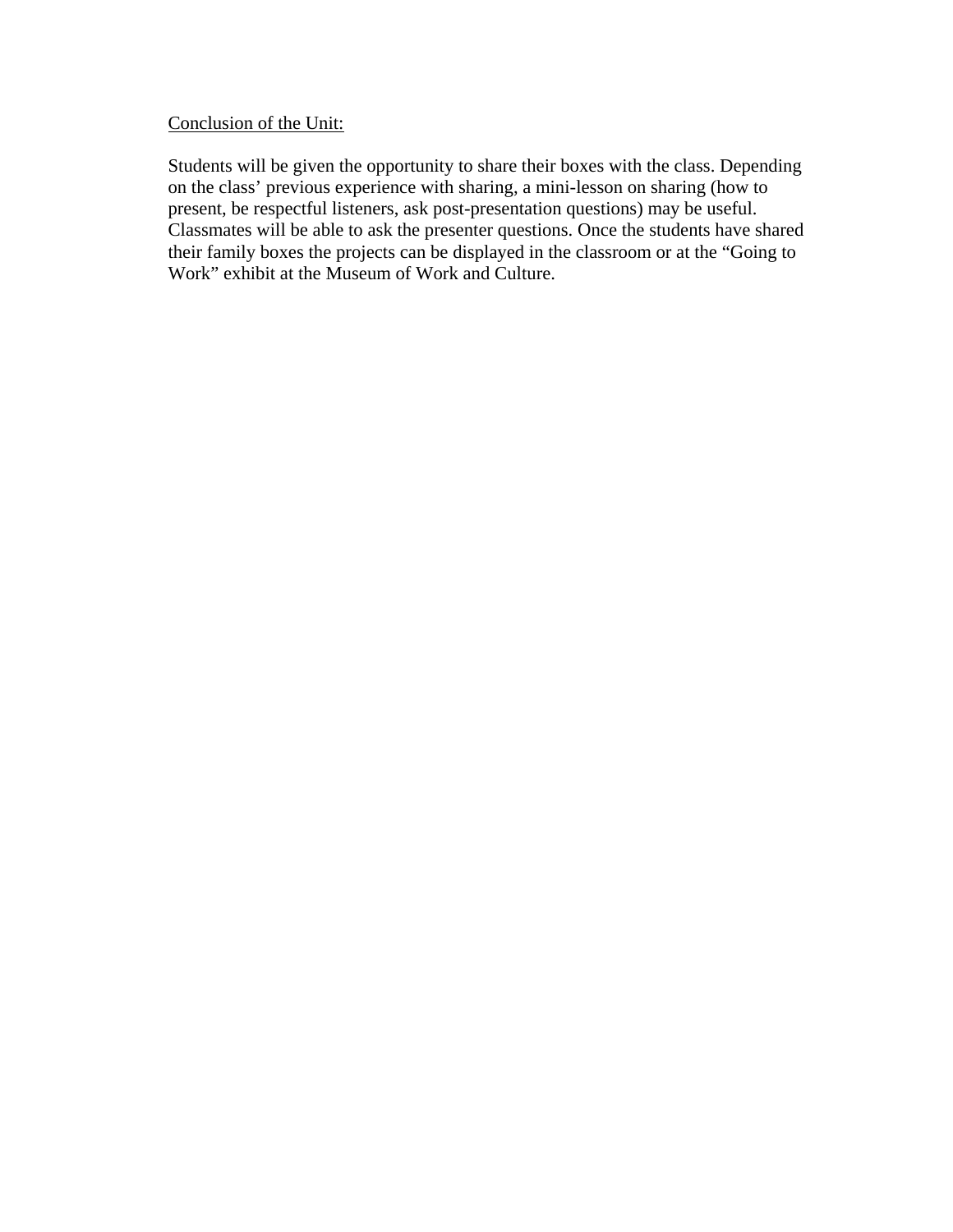#### **Unit Handouts:**

#### **Letter to be sent home prior to start of unit:**

Dear Parents/guardians and family members,

 This week we are beginning a new unit on families. The students will be creating a family box. Each side of the student's family box will tell about a different aspect of their family background. In order to complete the different sides of the box the students will need to do work with family members to learn the more about their family, both in the past and in the present. Attached is a take home packet, sections of which will be due throughout the period of the unit. Please work with your child to complete the packet. You may need to assist him/her in simple forms of research. The information and activities from the packet will be used during class to complete the family box.

The family box will include the following components:

**Side 1- Family picture:** Students will draw and label a picture of their families (can include extended families and pets).They can include a photo on this side as well.

**Side 2- Flag:** Students will draw a picture of the flag(s) of their country(s) and write the name of the country (s) that their family is from.

**Side 3-Work:** Students will pick a member of their family (includes extended family) and learn about their work. They will then write 1-2 sentences about what they have learned and draw a picture of their family member at work.

**Side 4-Culture/Tradition:** Students will be given a choice for this side. They will be told to focus on something that tells about their family's culture and/or traditions. For example, they can put a family recipe, the lyrics to a favorite family song, or a picture of what their family does for recreation.

**Inside the box:** Students will pick an object that is important to their family. For example, something that has been passed down through generations, a music tape of a favorite family song, a piece of a favorite family game, or a picture of a family vacation. The object must be able to fit in a small tissue box as it will be place into the family box. On the bottom side of the box the student will write a sentence telling what their object is and why it is special.

Thank you,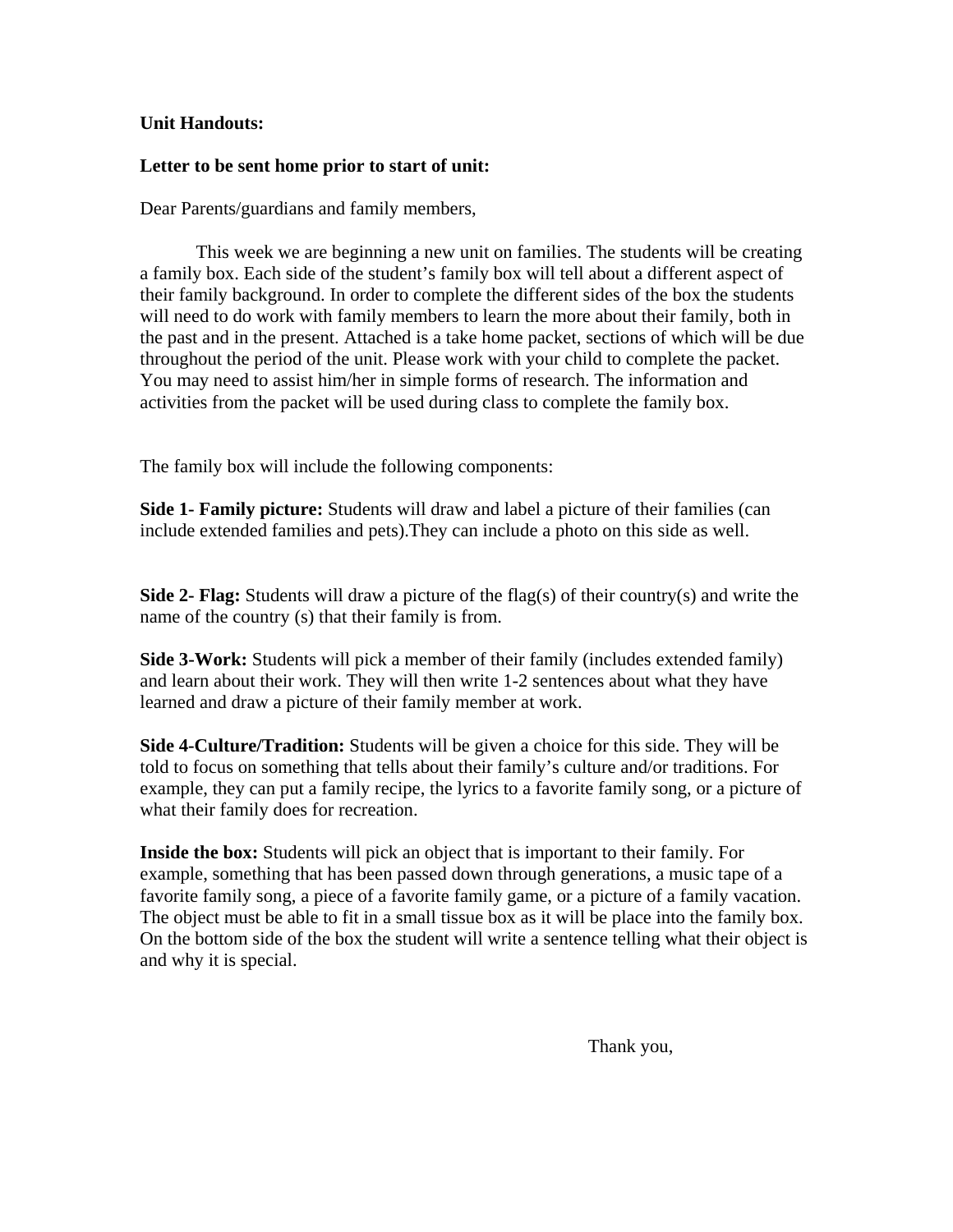#### **Take home packet:**

**\*Attach a 4 ½ inch by 5 ½ inch white construction paper rectangle with each packet.** 

*Modifications: This packet can be altered based on the grade level of the class, ability levels in class, and based on parents involvement. Questions can be altered to require more or less writing by the students. Students can be asked to respond through pictures rather than words. Parents can be asked to assist students in reading the questions and writing out certain words, etc.* 

*Note to teacher: When sending home this packet include the due dates for each of the questions: #s 1-3 due the day you begin lesson 2 #s 4-6 due the day you begin lesson 3*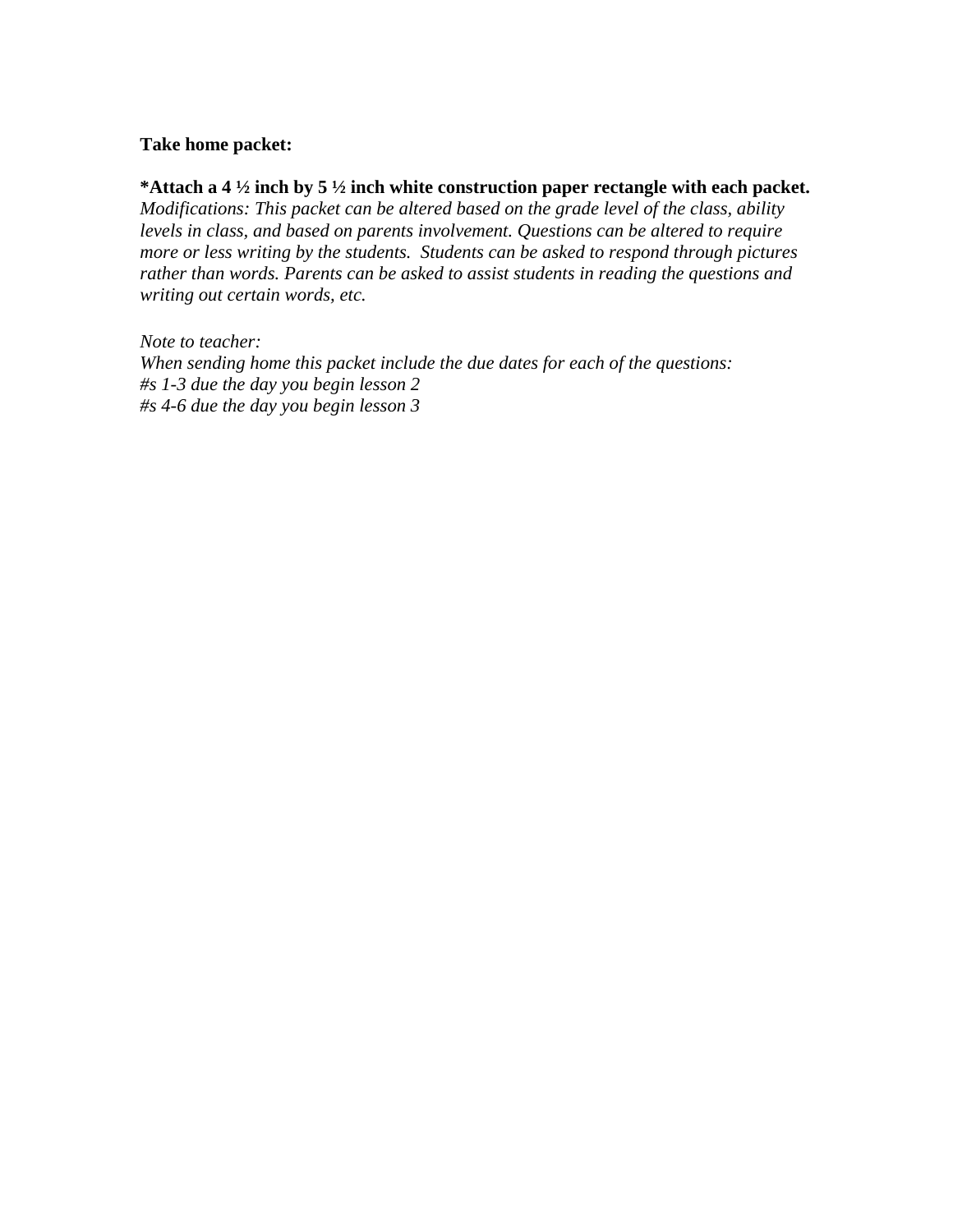Name

Questions 1-3 due

1. Who are the people in your family? What are their names? If you have an extra family picture please bring it in.

2. What country is your family from? Are your parents from more than one country? What countries are they?

3. Find a picture of the flag of the country you are from. If you are from more than one country find each country's flag. Bring the pictures to school.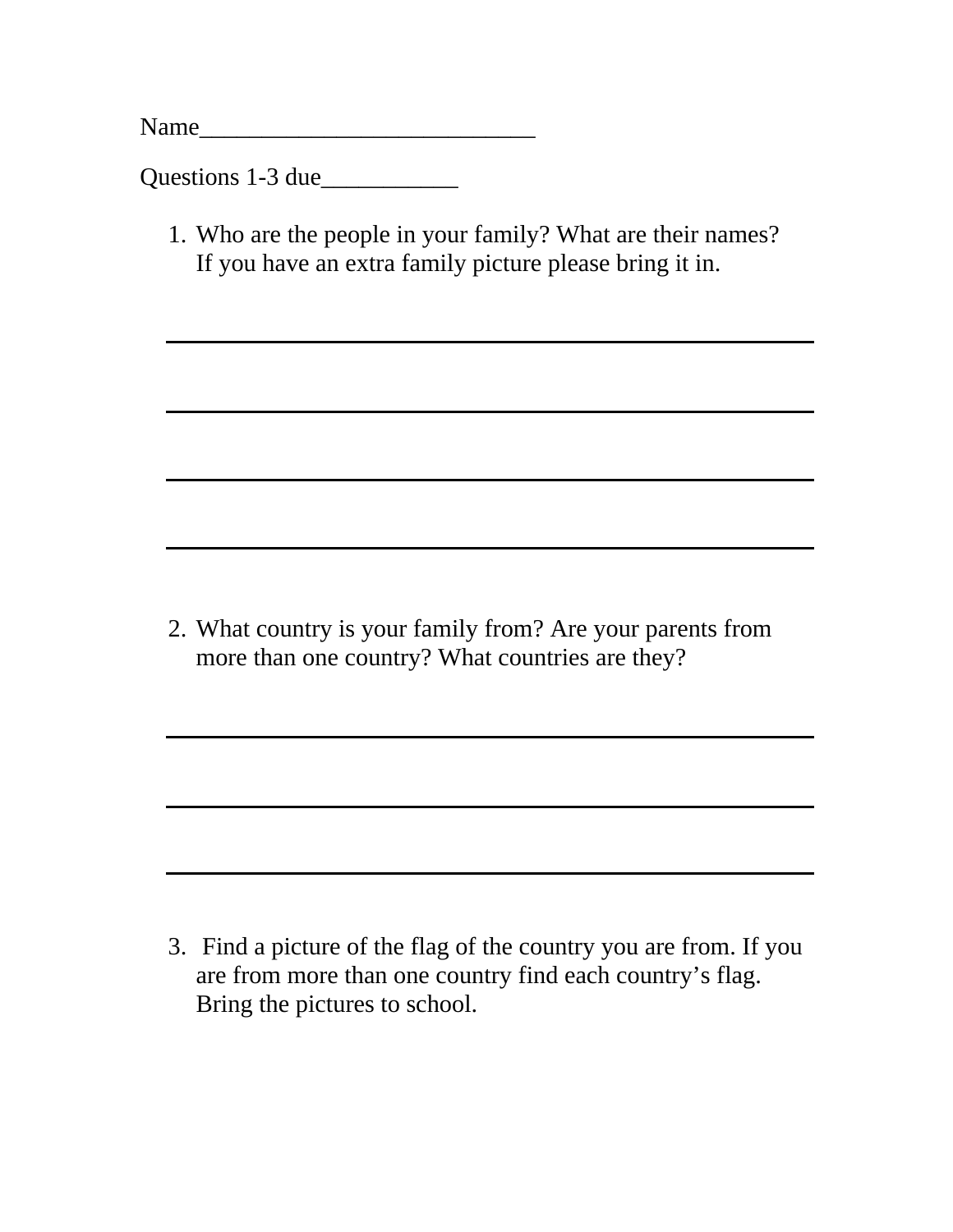Questions 4-6 due\_\_\_\_\_\_\_\_\_\_\_

4. Pick a member of your family. It can be anyone you are related to. Learn about their job. Write a sentence or two telling who the family member is and what they do at work. Draw a picture to go with the picture.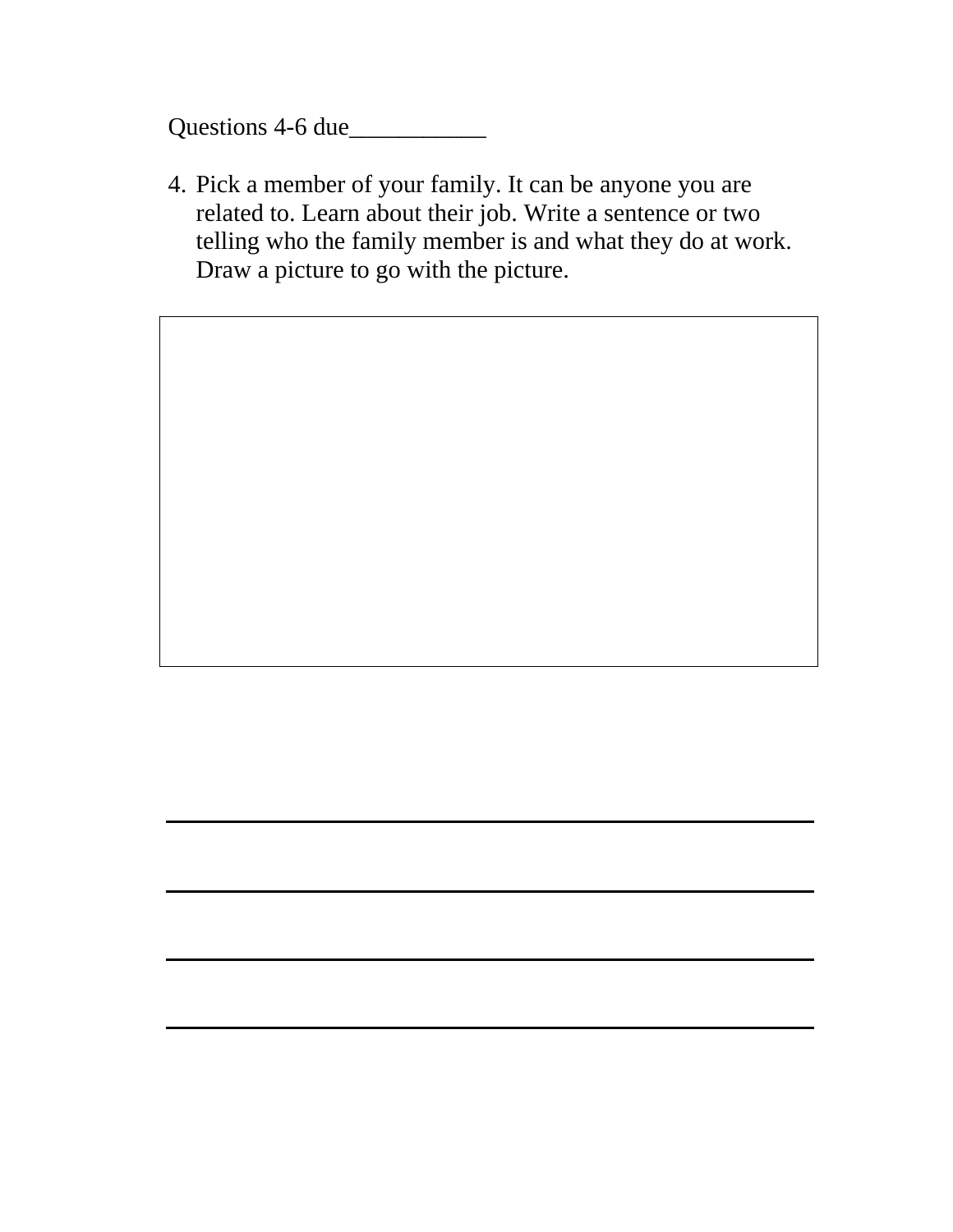- 5. Sit down with your family and decide on a family tradition or something that shows your family culture that you would like to put on one side of your box. For example, you could pick a family recipe, the words to a favorite song, or a picture of something your family does for fun. Write down or draw your idea on the small rectangular white paper attached to the packet. Decorate the paper and get it ready to glue to your family box at school.
- 6. Pick an object that is important to you and your family. The object should remind you of a special part of your family or something special that your family has done together. For example, your object could be a music tape of a family song, a piece of a favorite family game, a picture of a family vacation or something passed down in your family from your grandparents. The object must fit in a small tissue box because you will put in inside the family box. After you have chosen the object write a sentence telling what the object is and why it is special.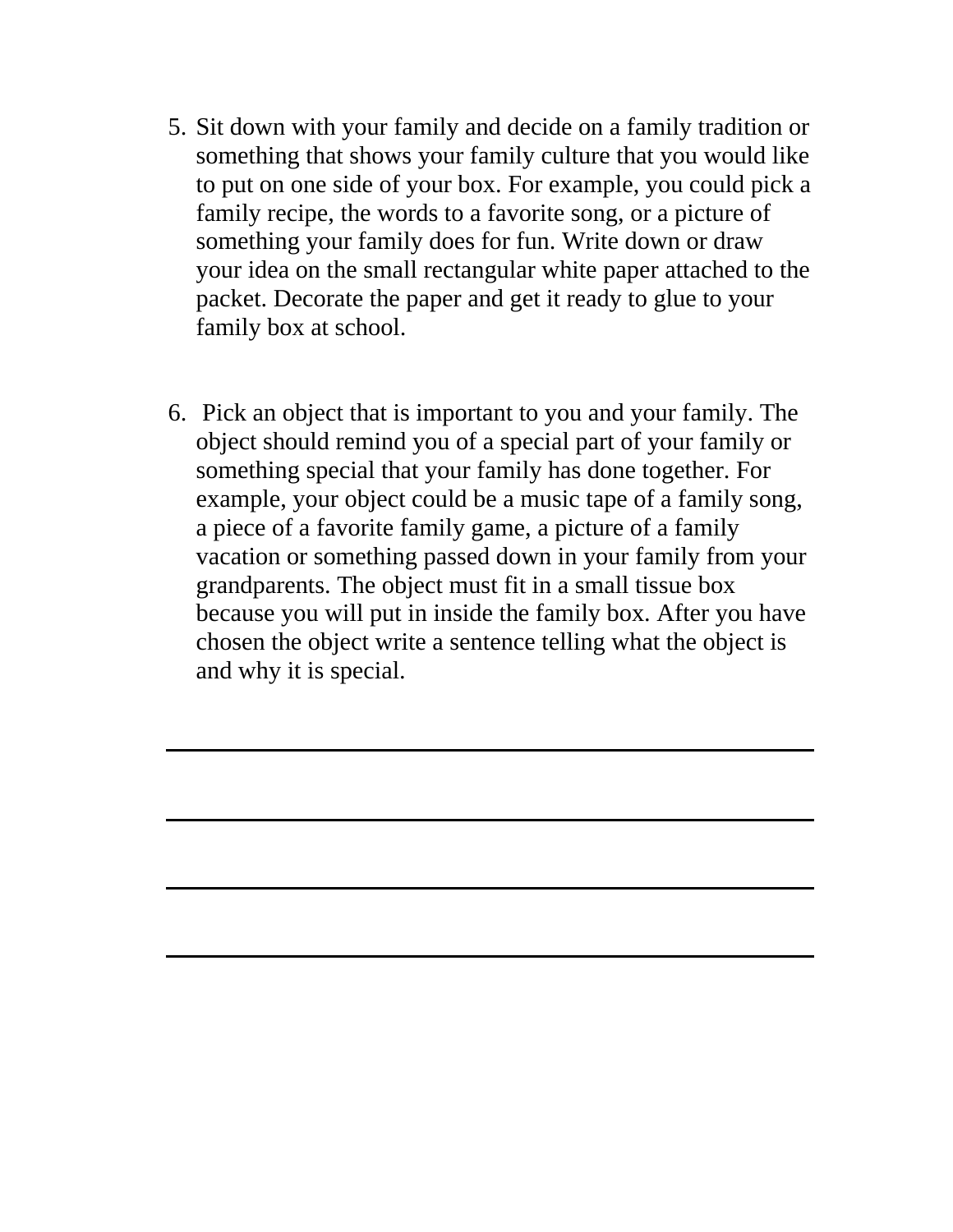# **Unit Rubric:**

|                                  | <b>Proficient in Meeting</b>                                                                                                                                                                                                                                                                                                                                                    | <b>Almost Proficient</b>                                                                                                                                                                                                                                                                    | <b>Does Not Meet</b>                                                                                                                                                                                                              |
|----------------------------------|---------------------------------------------------------------------------------------------------------------------------------------------------------------------------------------------------------------------------------------------------------------------------------------------------------------------------------------------------------------------------------|---------------------------------------------------------------------------------------------------------------------------------------------------------------------------------------------------------------------------------------------------------------------------------------------|-----------------------------------------------------------------------------------------------------------------------------------------------------------------------------------------------------------------------------------|
|                                  | Competency                                                                                                                                                                                                                                                                                                                                                                      | in Meeting                                                                                                                                                                                                                                                                                  | Competency                                                                                                                                                                                                                        |
|                                  |                                                                                                                                                                                                                                                                                                                                                                                 | <b>Competency</b>                                                                                                                                                                                                                                                                           |                                                                                                                                                                                                                                   |
| Side 1:<br><b>Family Picture</b> | - Student drew at least all<br>the members of the<br>immediate family (or<br>family living within<br>household)<br>- Student labeled every<br>person represented in the<br>picture<br>-work is neat                                                                                                                                                                             | - Student did not<br>draw a member of<br>the immediate<br>family (or family<br>living within<br>household)<br>- did not labeled<br>every person<br>represented in the<br>picture<br>-work is neat                                                                                           | - Student did not draw<br>his family or neglected<br>to draw $2+$ members of<br>the immediate family<br>(or family living)<br>within household)<br>- did not label picture<br>-work is not neat                                   |
| Side 2:<br>Flag(s)               | -Student drew a<br>reasonable representation<br>of the flags of each of the<br>countries his family is<br>from<br>-labeled each of the flags<br>with the country's name<br>-work is neat                                                                                                                                                                                        | -Student neglected<br>to draw a flag (if he<br>is from different<br>countries)<br>-did not labeled all<br>flag<br>-work is neat<br>-drew reasonable<br>representations of<br>flags                                                                                                          | -Student did not draw<br>a flag or neglected to<br>$draw 2 + flags (if he is)$<br>from different<br>countries)<br>-did not draw<br>reasonable<br>representations of the<br>flag(s)<br>-did not labeled flags<br>-work is not neat |
| Side 3:<br>Work                  | - Student selected a<br>family member and<br>through an interview<br>learned about their job<br>-drew a reasonable<br>representation of the<br>family member at work<br>-wrote a sentence<br>describing family<br>member at work. (There<br>will be different<br>expectations for this<br>sentence depending on<br>grade level.)<br>-sentence and picture<br>reflect each other | - Student selected a<br>family member but<br>did not learn about<br>their job<br>-drew a picture of a<br>family member but<br>not at work<br>-wrote a sentence<br>describing family<br>member but not at<br>work<br>-sentence and<br>picture did not<br>reflect each other<br>-work is neat | - Student selected a<br>non-family member<br>and did not learn about<br>their job<br>-did not write or draw<br>about a family member<br>or their job<br>- left out either the<br>drawing or the picture<br>-work is not neat      |